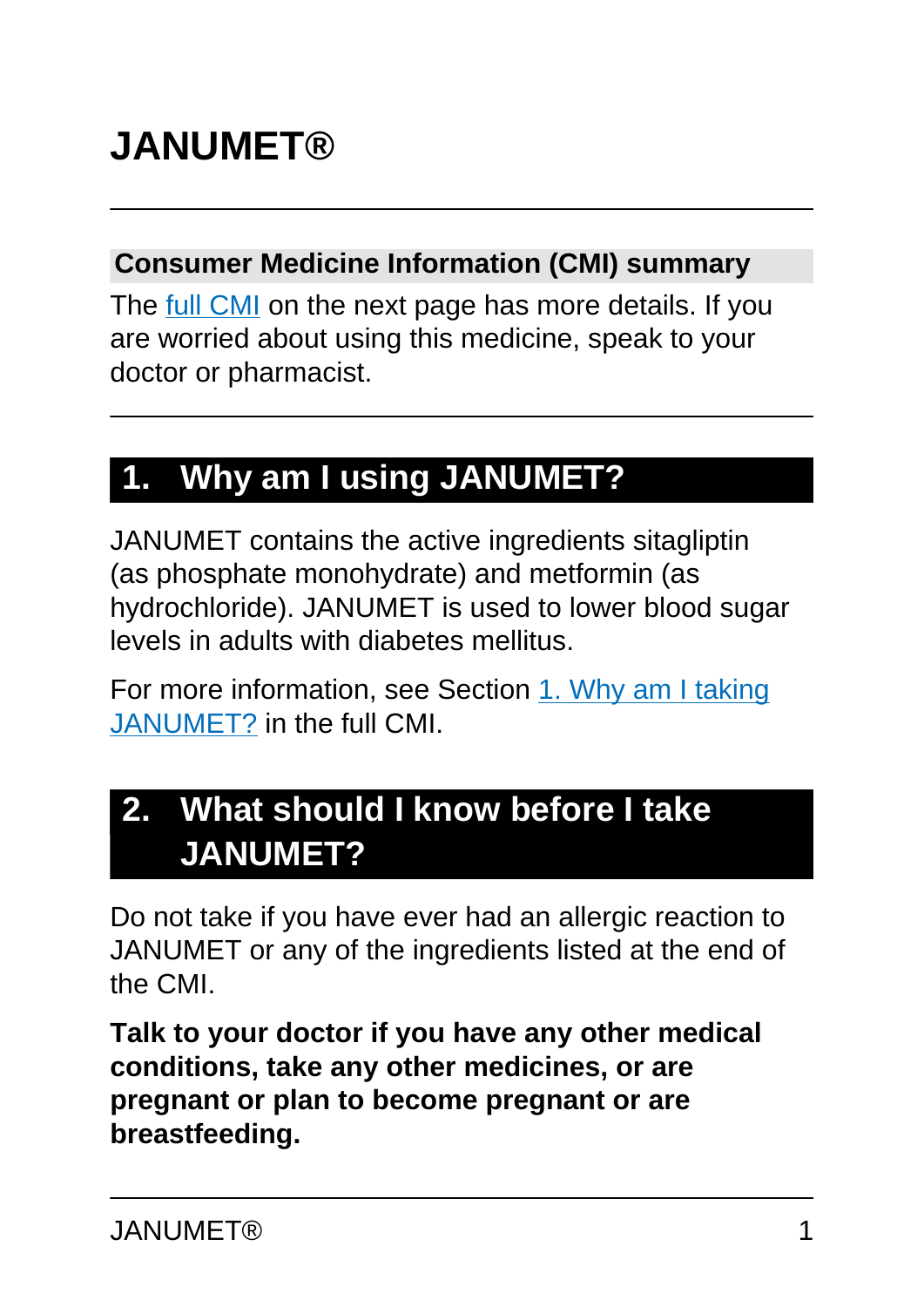For more information, see Section [2. What should I know](#page-5-0) [before I take JANUMET?](#page-5-0) in the full CMI.

## **3. What if I am taking other medicines?**

Some medicines may interfere with JANUMET and affect how it works.

A list of these medicines is in Section [3. What if I am](#page-6-0) [taking other medicines?](#page-6-0) in the full CMI.

# **4. How do I take JANUMET?**

- Your doctor will tell you how many JANUMET tablets to take and how often to take them.
- Take JANUMET with meals to lower your chance of an upset stomach.

More instructions can be found in Section [4. How do I](#page-7-0) [take JANUMET?](#page-7-0) in the full CMI.

### **5. What should I know while taking JANUMET?**

| Things you should do | • Remind any doctor,<br>dentist or pharmacist<br>you visit that you are<br>using JANUMET.<br>• Call your doctor straight<br>away if you if you |
|----------------------|------------------------------------------------------------------------------------------------------------------------------------------------|
|----------------------|------------------------------------------------------------------------------------------------------------------------------------------------|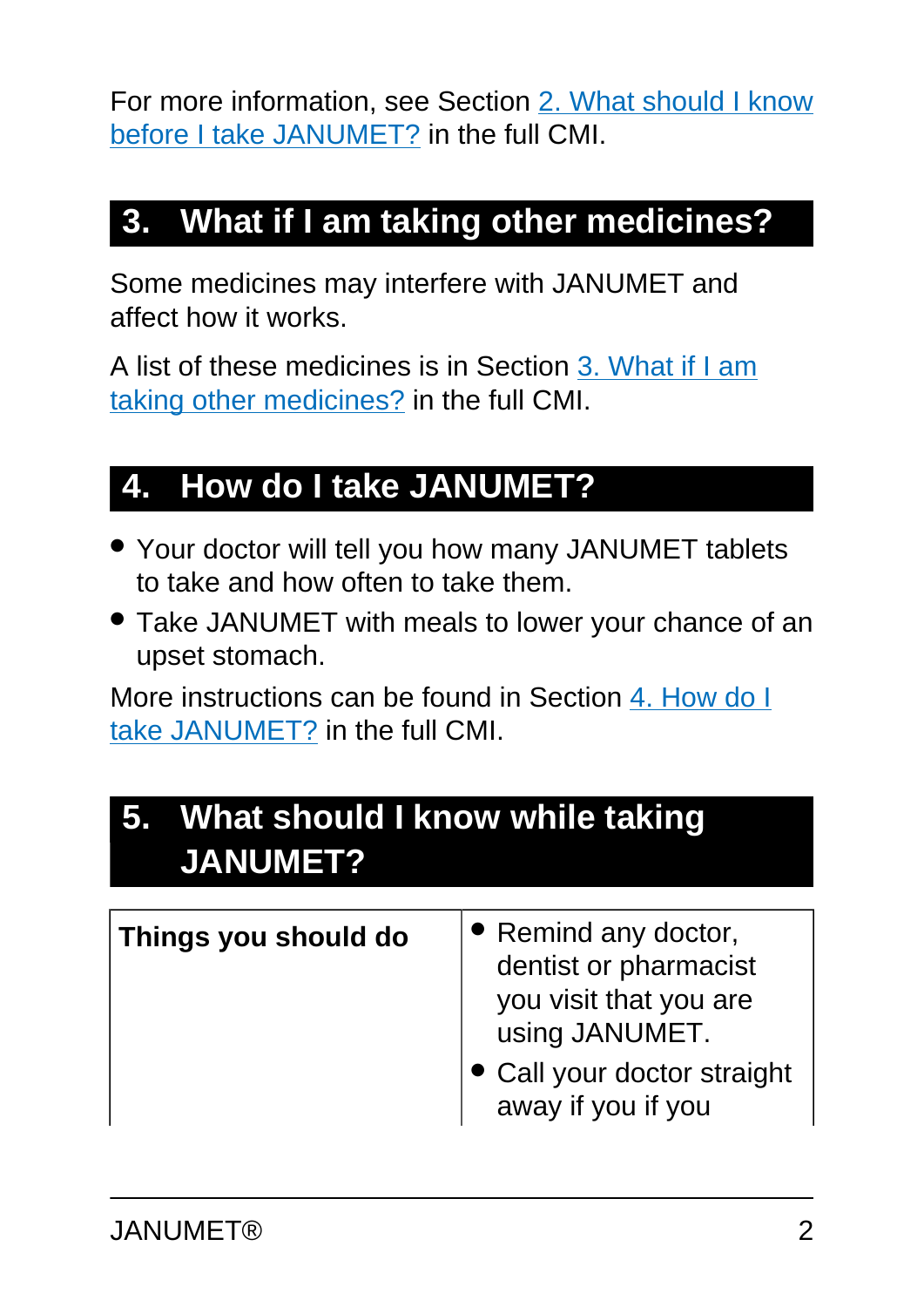|                                     | become pregnant while<br>taking JANUMET.                                                                                                                    |
|-------------------------------------|-------------------------------------------------------------------------------------------------------------------------------------------------------------|
| Things you should not<br>do         | Do not stop taking this<br>medicine suddenly.<br>Do not give JANUMET<br>to anyone else, even<br>if they have the same<br>condition as you.                  |
| <b>Driving or using</b><br>machines | There is no information<br>to suggest that<br><b>JANUMET</b> affects your<br>ability to drive a car or<br>operate machinery.                                |
| <b>Drinking alcohol</b>             | Tell your doctor if you<br>drink alcohol.                                                                                                                   |
| Looking after your<br>medicine      | • Keep your tablets in the<br>blister pack until it is<br>time to take them.<br>Store it in a cool dry<br>place away from<br>moisture, heat or<br>sunlight. |

For more information, see Section [5. What should I know](#page-8-0) [while taking JANUMET?](#page-8-0) in the full CMI.

### **6. Are there any side effects?**

Serious side effects in particular that need to be noted are: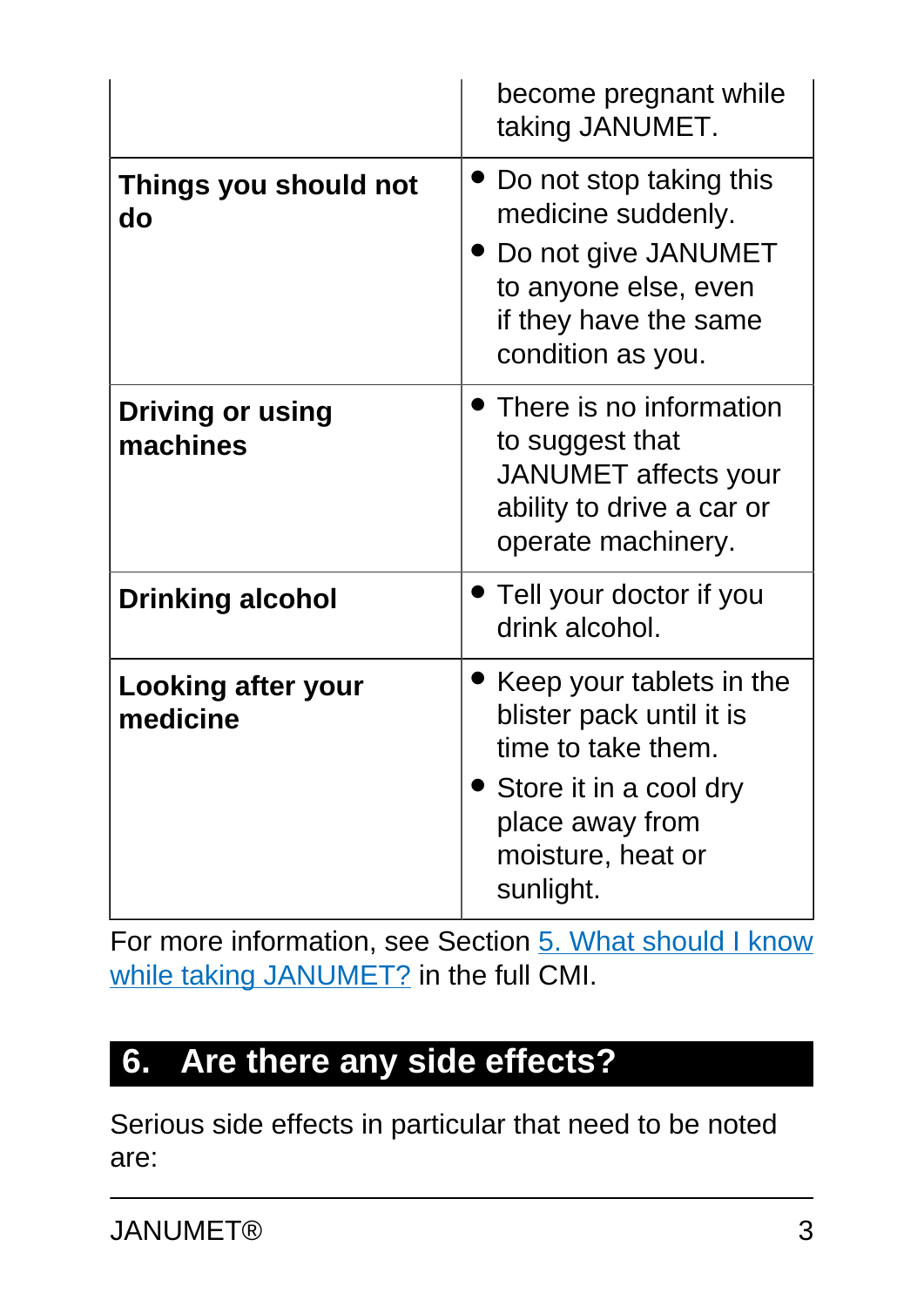- Allergic reactions including rash, hives, swelling of the face, lips, tongue, and throat with difficulty in breathing or swallowing.
- Severe and persistent stomach pain, often with nausea and vomiting.
- Blisters or the breakdown of your skin (erosion).
- Low blood sugar when used in combination with a sulfonylurea medicine or with insulin.
- Kidney problems (sometimes requiring dialysis).

For more information, including what to do if you have any side effects, see Section [6. Are there any side](#page-13-0) [effects?](#page-13-0) in the full CMI.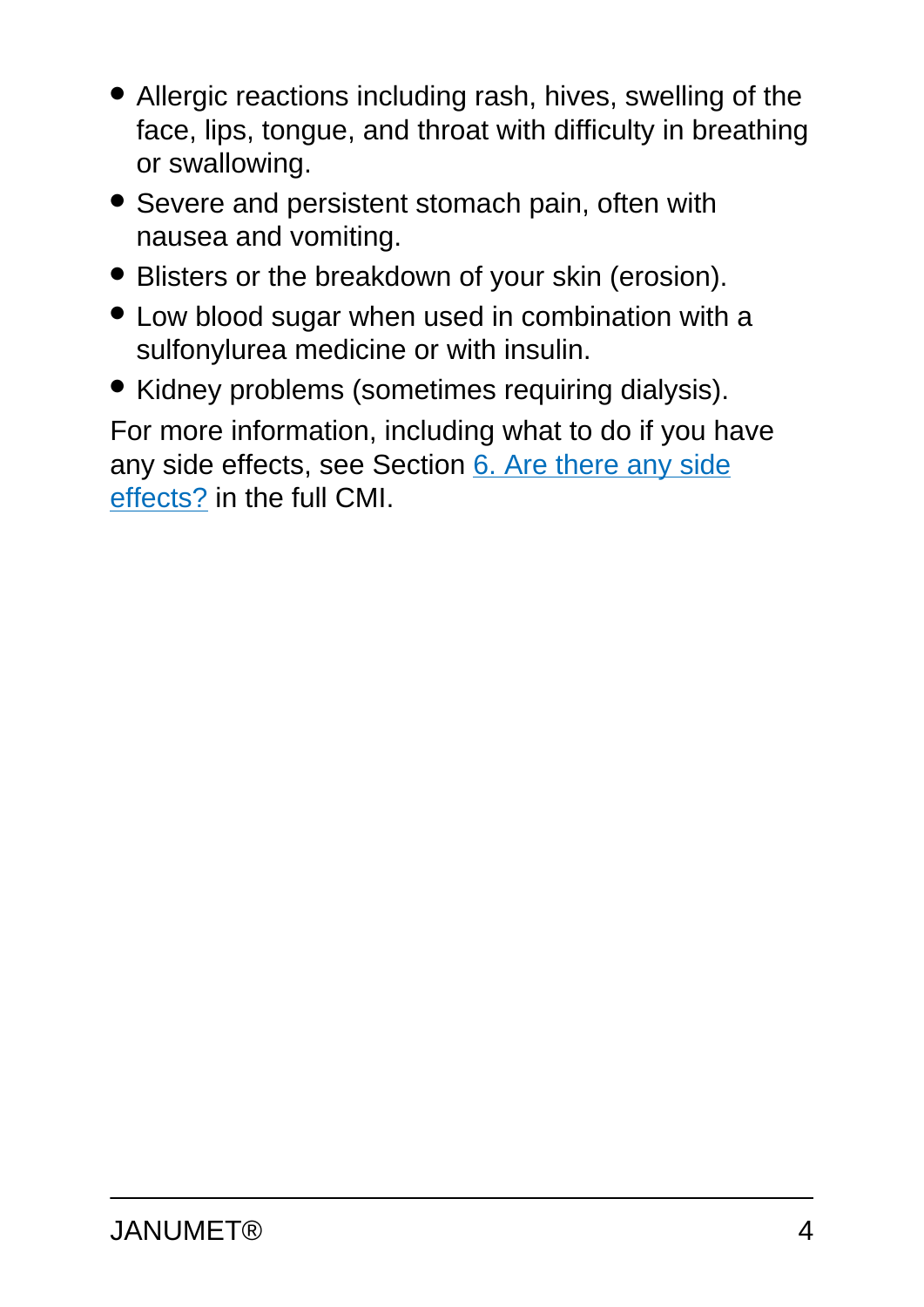# <span id="page-4-0"></span>**JANUMET**

**Active ingredient(s):** Sitagliptin (as phosphate monohydrate)/Metformin (as hydrochloride)

#### **Consumer Medicine Information (CMI)**

This leaflet provides important information about taking JANUMET. **You should also speak to your doctor or pharmacist if you would like further information or if you have any concerns or questions about taking JANUMET.**

**Keep this leaflet with the medicine.**

**You may need to read it again.**

#### **Where to find information in this leaflet:**

- [1. Why am I taking JANUMET?](#page-4-1)
- [2. What should I know before I take JANUMET?](#page-5-0)
- [3. What if I am taking other medicines?](#page-6-0)
- [4. How do I take JANUMET?](#page-7-0)
- [5. What should I know while taking JANUMET?](#page-8-0)
- [6. Are there any side effects?](#page-13-0)
- [7. Product details](#page-16-0)

# <span id="page-4-1"></span>**1. Why am I taking JANUMET?**

#### **JANUMET contains two active ingredients:**

**sitagliptin and metformin.** Sitagliptin is a member of a class of medicines you take by mouth called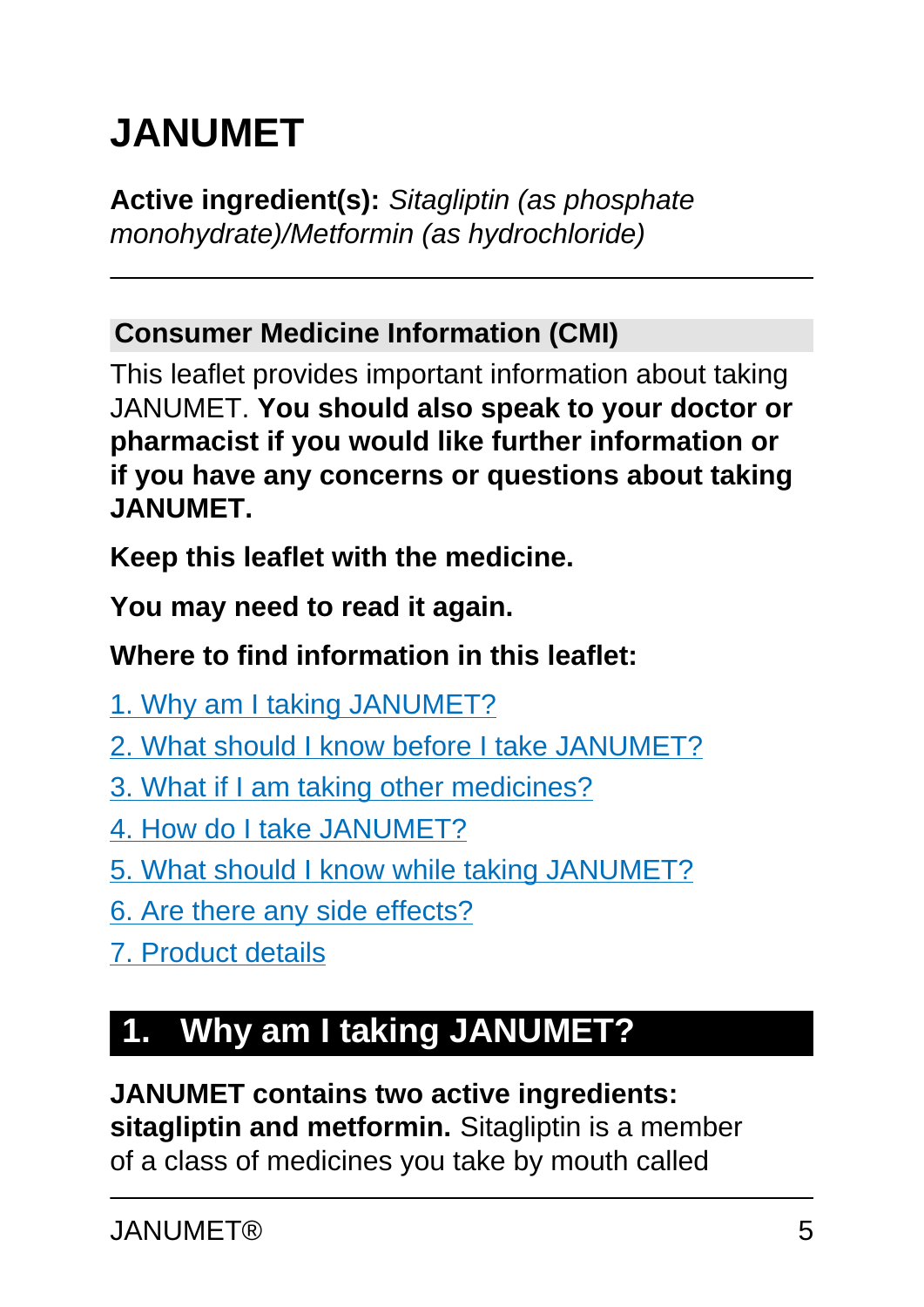DPP-4 inhibitors (dipeptidyl peptidase-4 inhibitors) and metformin which belongs to a class of medicines called biguanides. Sitagliptin and metformin work together to control blood sugar levels in adults with type 2 diabetes mellitus.

**JANUMET is used to lower blood sugar levels in adults with type 2 diabetes mellitus. JANUMET can be taken alone or in combination with certain other medicines that lower blood sugar along with a recommended diet and exercise program.**

# <span id="page-5-0"></span>**2. What should I know before I take JANUMET?**

#### **Warnings**

### **Do not take JANUMET if:**

- you are allergic to sitagliptin or metformin, or any of the ingredients listed at the end of this leaflet.
- Always check the ingredients to make sure you can take this medicine.

### **Check with your doctor if you:**

- have or have had type 1 diabetes mellitus or
- have or have had increased ketones in the blood or urine (diabetic ketoacidosis).
- have or have had severe kidney problems
- have any liver or heart problems including congestive heart failure, or any past or present medical problems.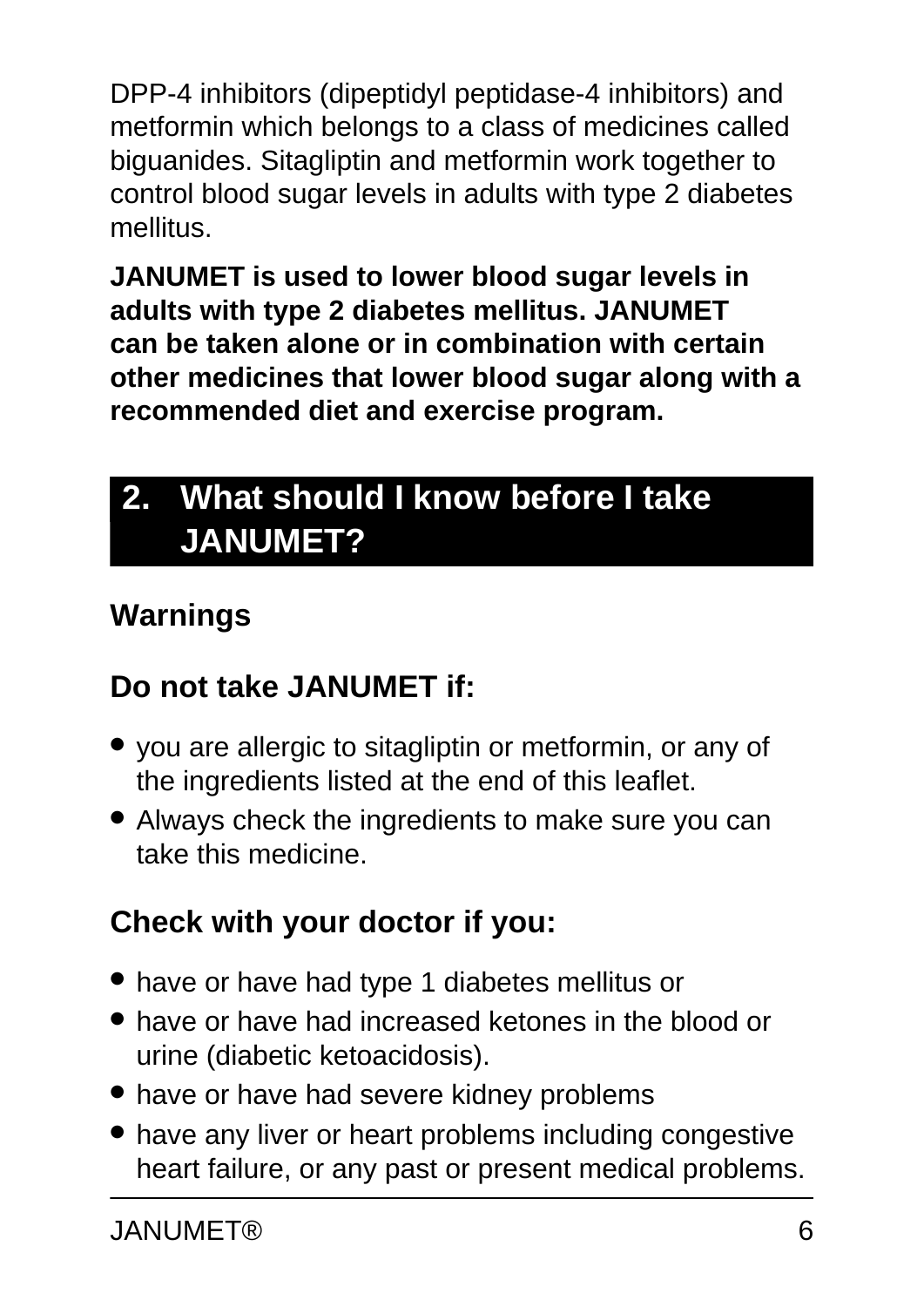- drink excessive alcohol (all the time or short term "binge" drinking).
- are going to get or receive an injection of dye or contrast agent for an X-ray procedure, or if you plan to have surgery. Talk to your doctor about when to stop JANUMET and when to start again.
- take any medicines for any other condition.

During treatment, you may be at risk of developing certain side effects. It is important you understand these risks and how to monitor for them. See additional information under Section [6. Are there any side effects](#page-13-0)?

### **Pregnancy and breastfeeding**

Check with your doctor if you are pregnant or intend to become pregnant. JANUMET is not recommended for use during pregnancy.

Talk to your doctor if you are breastfeeding or intend to breastfeed. You should not take JANUMET while breastfeeding or if planning to breastfeed.

### **Children**

<span id="page-6-0"></span>Children and adolescents below 18 years should not use this medicine. JANUMET is not effective in children and adolescents 10 to 17 years of age with type 2 diabetes. JANUMET has not been studied in children younger than 10 years of age.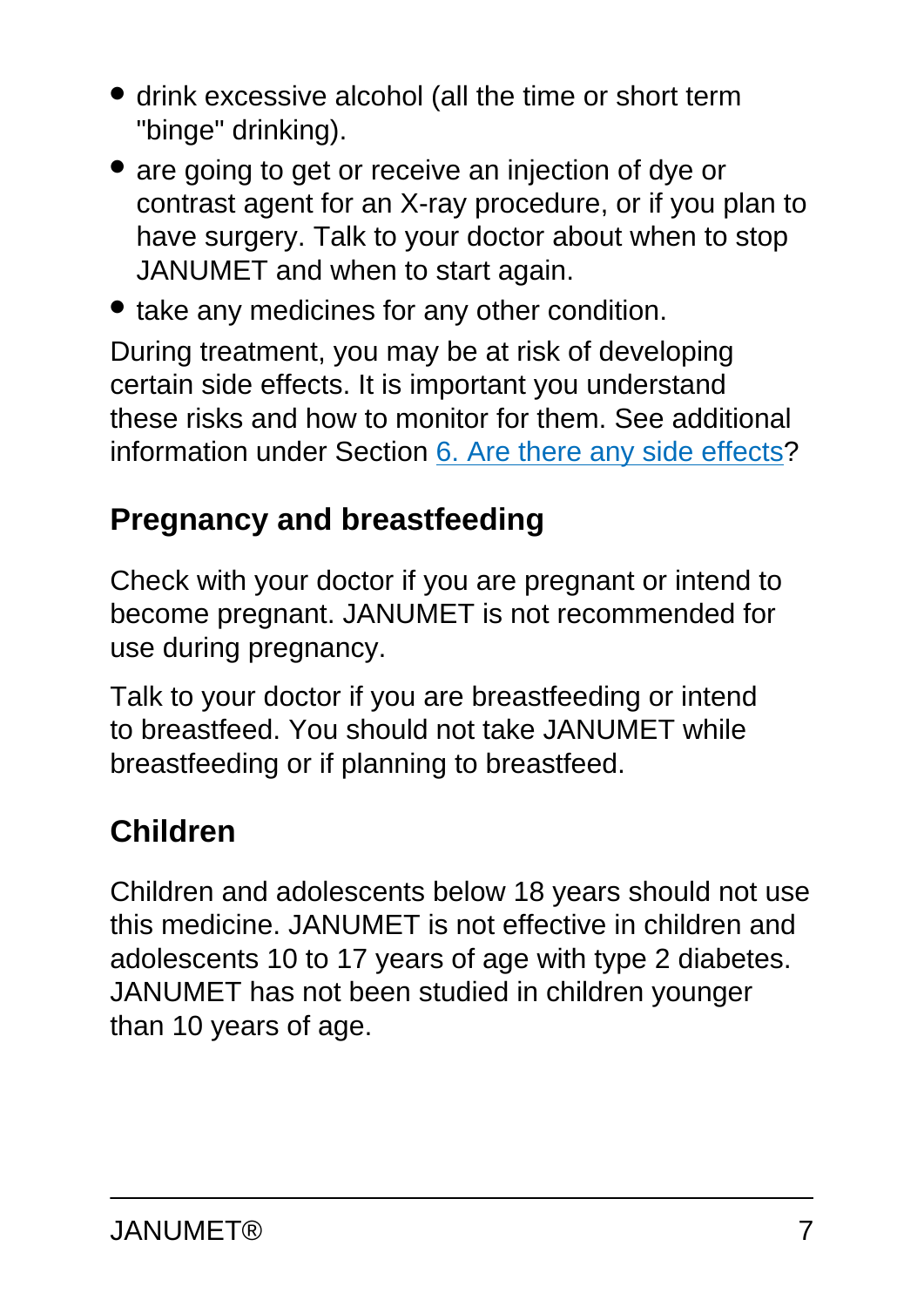### **3. What if I am taking other medicines?**

Tell your doctor or pharmacist if you are taking any other medicines, including any medicines, vitamins or supplements that you buy without a prescription from your pharmacy, supermarket or health food shop.

JANUMET may affect how well other drugs work and some drugs can affect how well JANUMET works.

Medicines that may cause low blood sugar when used in combination with JANUMET include:

- Sulfonylureas
- Insulin

A reduction in the amount of the sulfonylurea or insulin may be required.

**Check with your doctor or pharmacist if you are not sure about what medicines, vitamins or supplements you are taking and if these affect JANUMET.**

### <span id="page-7-0"></span>**4. How do I take JANUMET?**

#### **How much to take**

- Your doctor will tell you how many JANUMET tablets to take and how often to take them.
- Take JANUMET with meals to lower your chance of an upset stomach.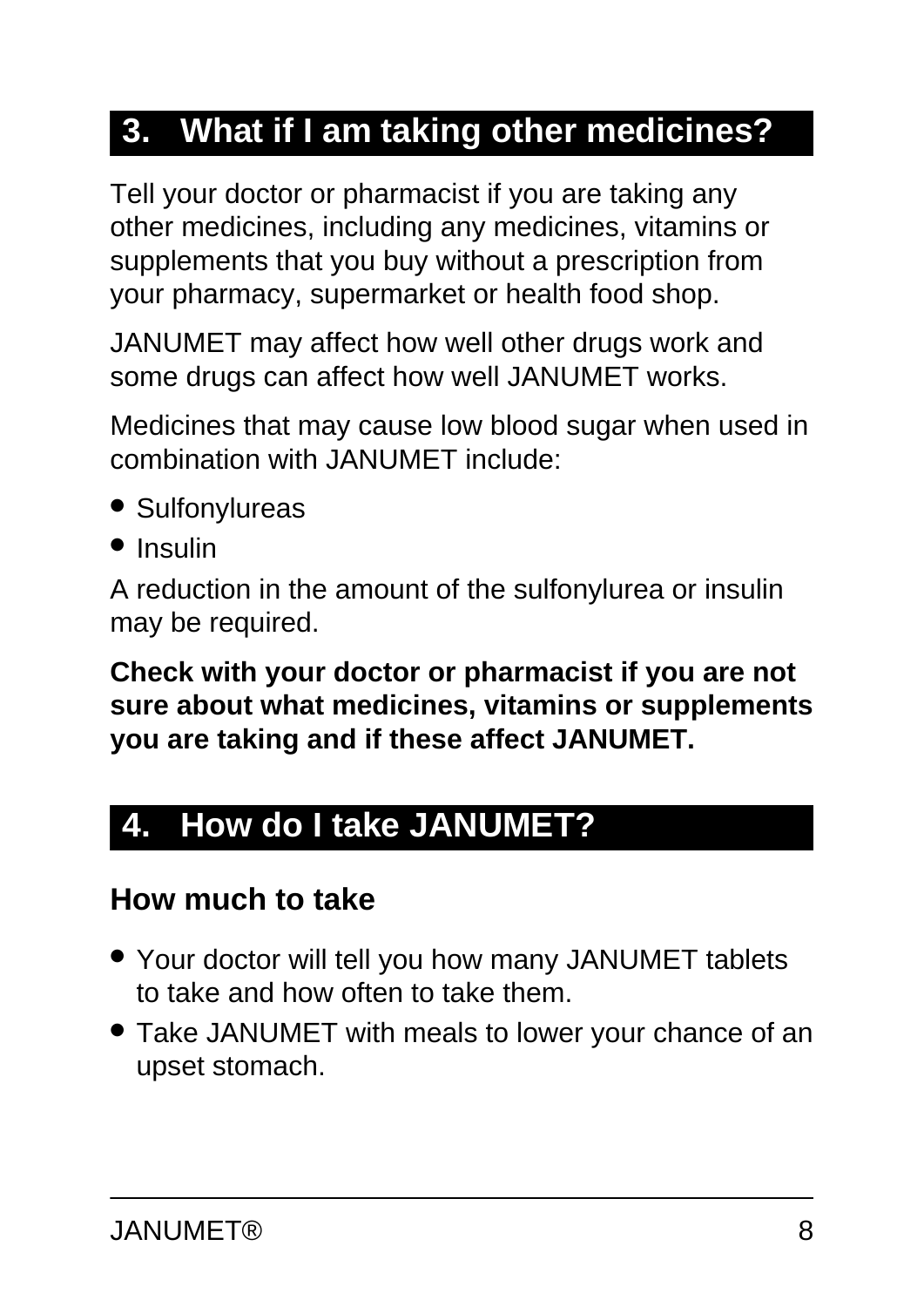#### **When to take JANUMET**

• Take your JANUMET at about the same time each day.

#### **If you forget to take JANUMET**

JANUMET should be taken regularly at the same time each day. If you miss your dose at the usual time, take it as soon as you remember.

**If it is almost time for your next dose, skip the dose you missed and take your next dose when you are meant to.**

**Do not take a double dose to make up for the dose you missed.**

#### **If you take too much JANUMET**

If you think that you have taken too much JANUMET, you may need urgent medical attention.

#### **You should immediately:**

- phone the Poisons Information Centre (**by calling 13 11 26**), or
- contact your doctor, or
- go to the Emergency Department at your nearest hospital.

<span id="page-8-0"></span>**You should do this even if there are no signs of discomfort or poisoning.**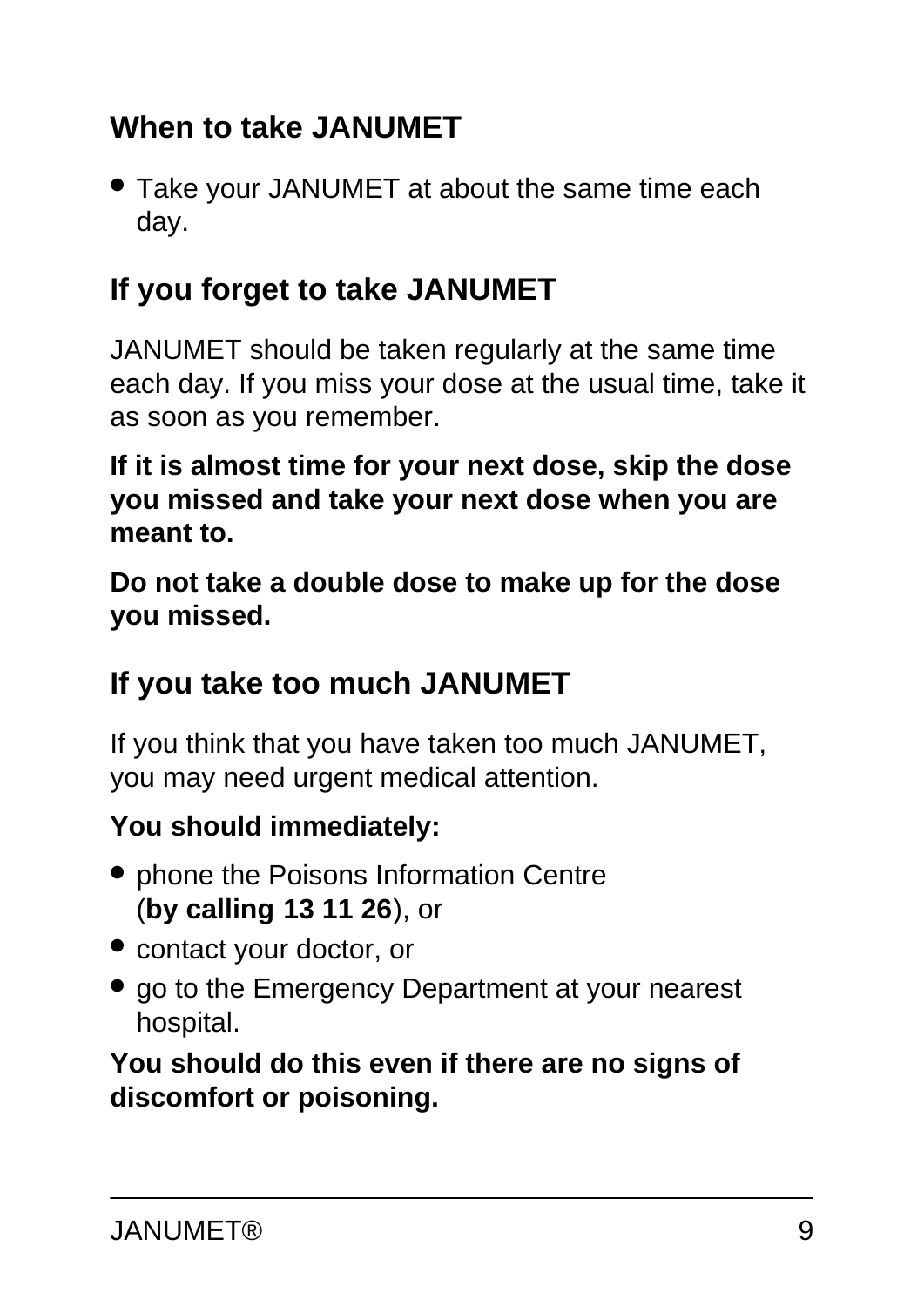# **5. What should I know while taking JANUMET?**

#### **Things you should do**

#### **Call your doctor straight away if you:**

● Become pregnant while taking JANUMET, or

#### **Tell your doctor if you:**

- Become ill
- Become dehydrated
- Are injured
- Have a fever
- Have a serious infection
- Plan to have surgery

Your blood glucose may become difficult to control at these times. You may also be at greater risk of developing a serious condition called lactic acidosis. During these times, your doctor may temporarily replace JANUMET with insulin.

#### **Low blood sugar or high blood sugar**

Make sure that you, your friends, family and work colleagues can recognise the symptoms of low blood sugar and high blood sugar and know how to treat them.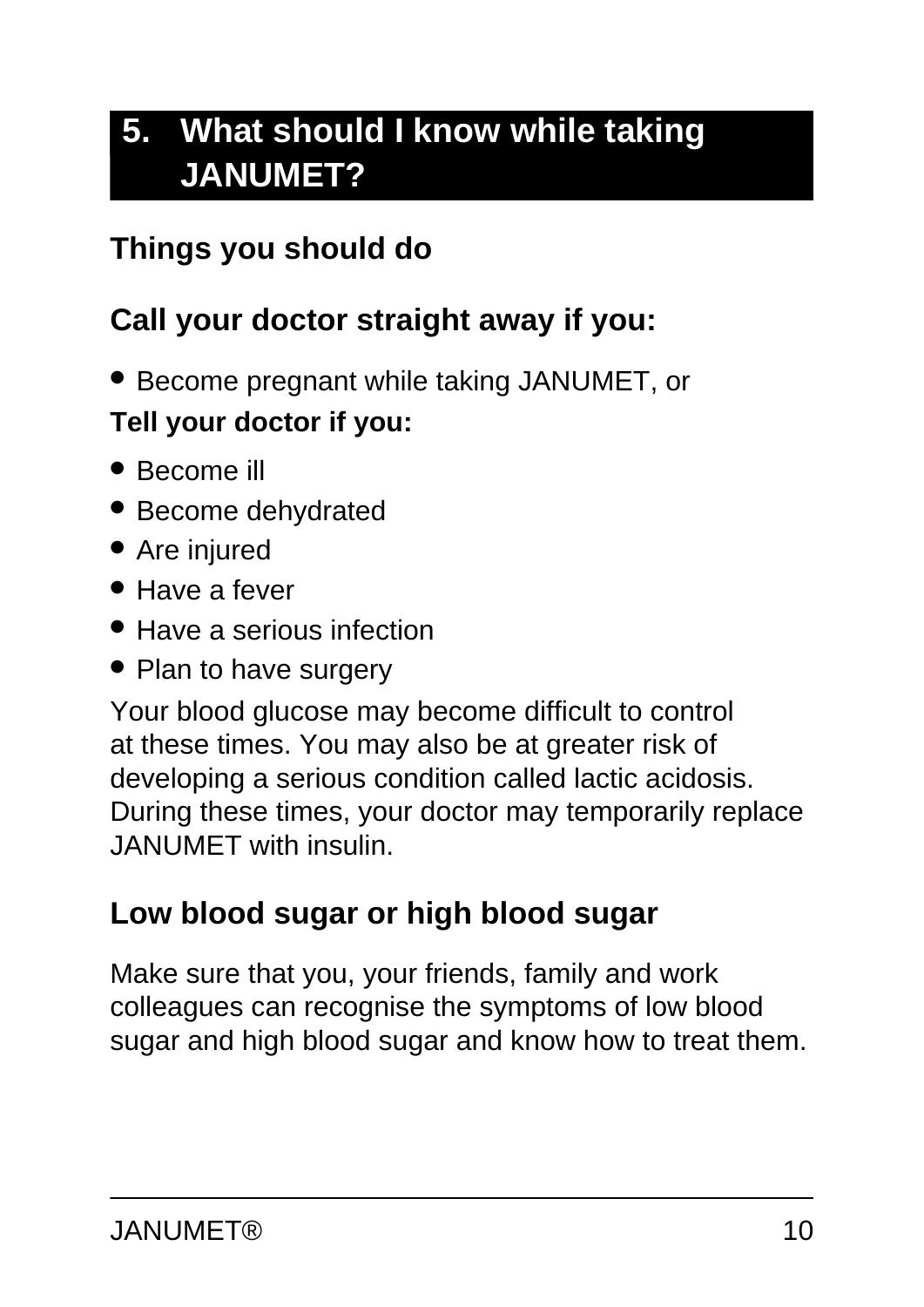### **Low blood sugar**

Signs of low blood sugar may include:

- weakness, trembling or shaking
- sweating
- light-headedness, dizziness, headache or lack of concentration
- irritability, tearfulness or crying
- hunger
- numbness around the lips and tongue.

If not treated quickly, these symptoms may progress to:

- loss of co-ordination
- slurred speech
- confusion
- fits or loss of consciousness

At the first signs of low blood sugar, you need to raise your blood glucose quickly. You can do this by taking one of the following:

- 5 -7 jelly beans
- 3 teaspoons of sugar or honey
- half a can of non-diet soft drink
- 2-3 concentrated glucose tablets

Unless you are within 10 to 15 minutes of your next meal or snack, follow up with extra carbohydrates such as plain biscuits, fruit or milk.

Taking this extra carbohydrate will prevent a second drop in your blood glucose level.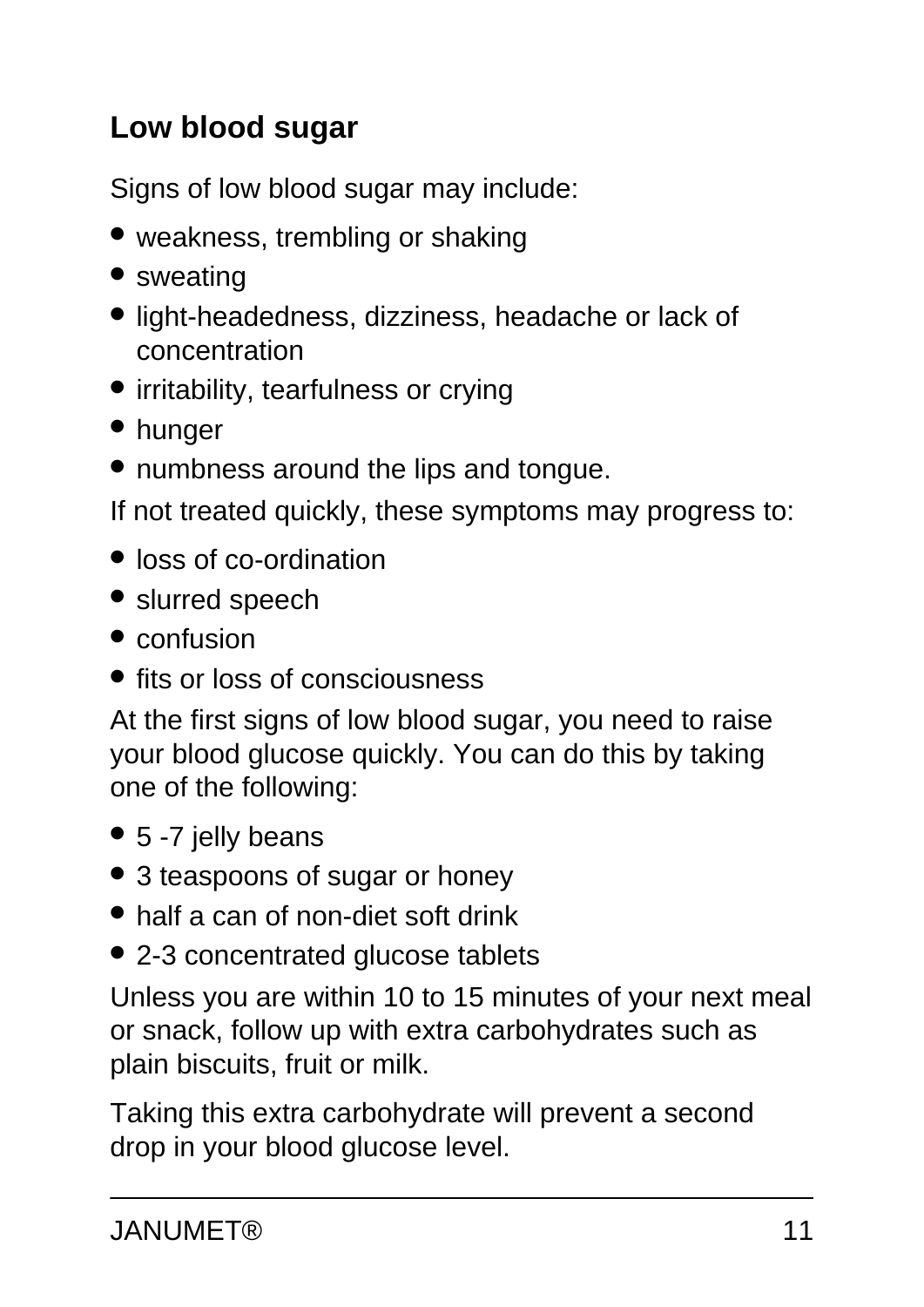### **High blood sugar**

If you notice any signs of high blood sugar, contact your doctor immediately.

The risk of high blood sugar is increased with:

- uncontrolled diabetes
- illness, infection or stress
- taking less JANUMET than prescribed
- taking certain other medicines
- too little exercise
- eating more carbohydrates than normal.

Your blood glucose sugar may become difficult to control at these times. You may also be at greater risk of developing a serious condition called lactic acidosis. During these times, your doctor may temporarily replace JANUMET with insulin.

Stop taking JANUMET if you have symptoms of lactic acidosis, such as feeling very weak and tired, unusual (not normal) muscle pain, trouble breathing, stomach pain with nausea and vomiting, or diarrhoea, feeling cold, especially in your arms and legs, feeling dizzy or lightheaded, a slow or irregular heart beat or your medical condition suddenly changes.

Diet and exercise can help your body use its blood sugar better. It is important to stay on your doctor's recommended diet, exercise and weight loss program while taking JANUMET.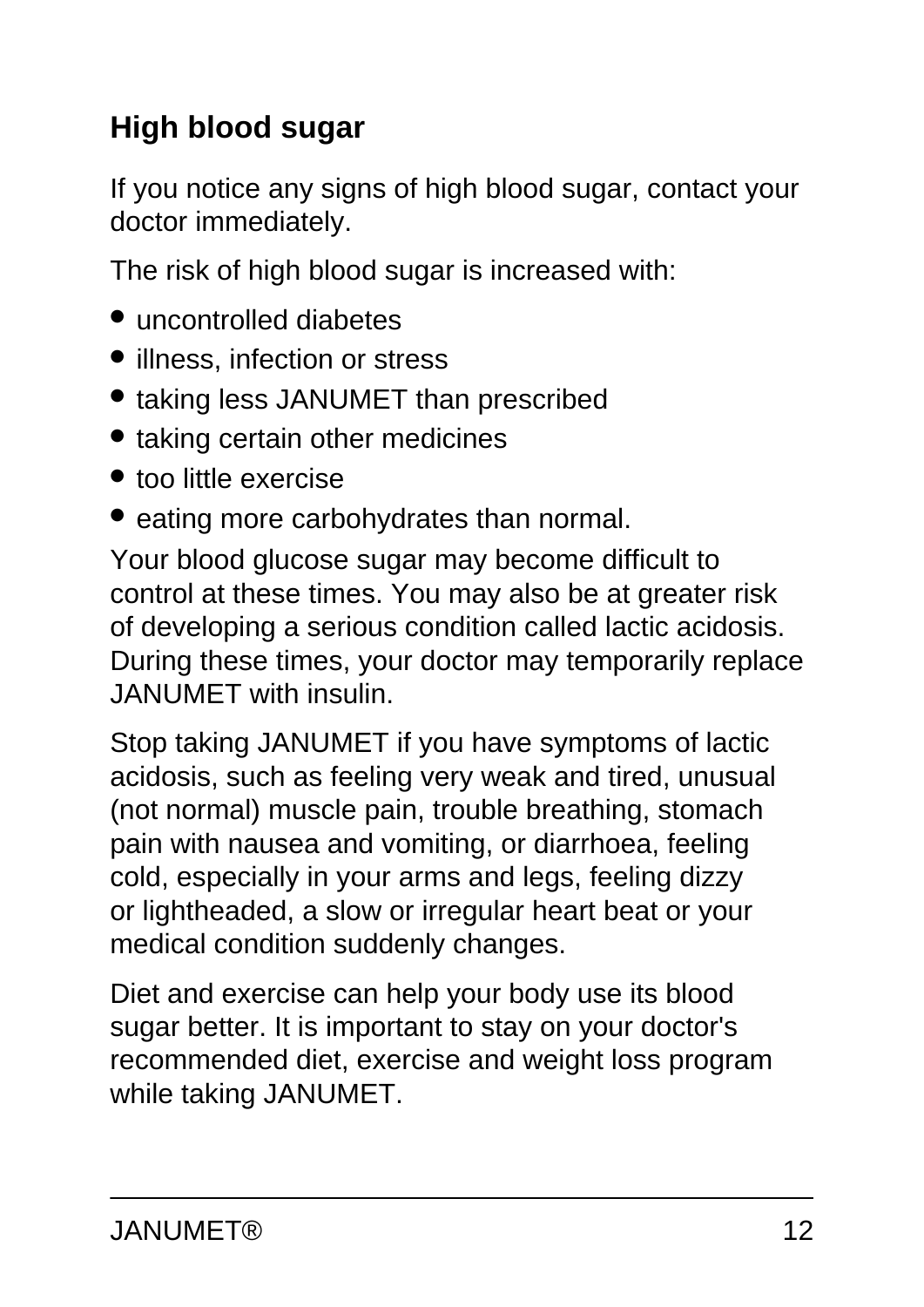Make sure you check your blood glucose sugar levels regularly.

Visit your doctor for regular checks of your eyes, feet, kidneys, heart, circulation, blood and blood pressure.

See you doctor once a year for a check on your body's level of vitamin B12.

If you are about to be started on any new medicine, tell your doctor and pharmacist that you are taking JANUMET.

Remind any doctor, dentist or pharmacist you visit that you are taking JANUMET.

### **Things you should not do**

- Do not stop taking this medicine or change your dose without checking with your doctor.
- Do not skip meals while taking JANUMET.
- Do not give JANUMET to anyone else, even if they have the same condition as you.

### **Driving or using machines**

There is no information to suggest that JANUMET affects your ability to drive a car or operate machinery.

# **Drinking alcohol**

Tell your doctor if you drink alcohol.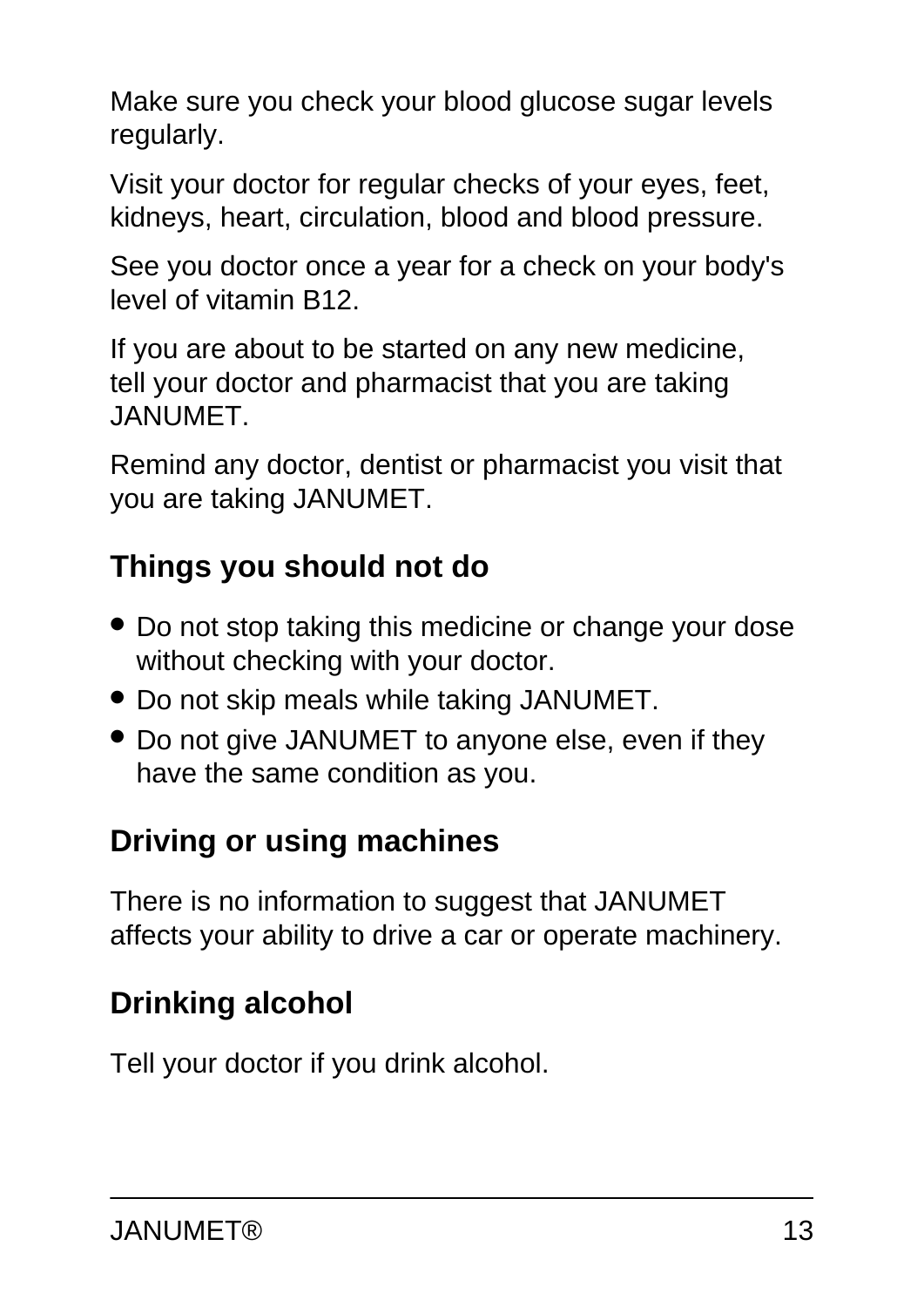### **Looking after your medicine**

• Keep your tablets in the blister pack until it is time to take them.

Store it in a cool dry place away from moisture, heat or sunlight; for example, do not store it:

- in the bathroom or near a sink, or
- in the car or on window sills.

#### **Keep it where young children cannot reach it.**

#### **Getting rid of any unwanted medicine**

If you no longer need to take this medicine or it is out of date, take it to any pharmacy for safe disposal.

Do not take this medicine after the expiry date.

### <span id="page-13-0"></span>**6. Are there any side effects?**

All medicines can have side effects. If you do experience any side effects, most of them are minor and temporary. However, some side effects may need medical attention.

See the information below and, if you need to, ask your doctor or pharmacist if you have any further questions about side effects.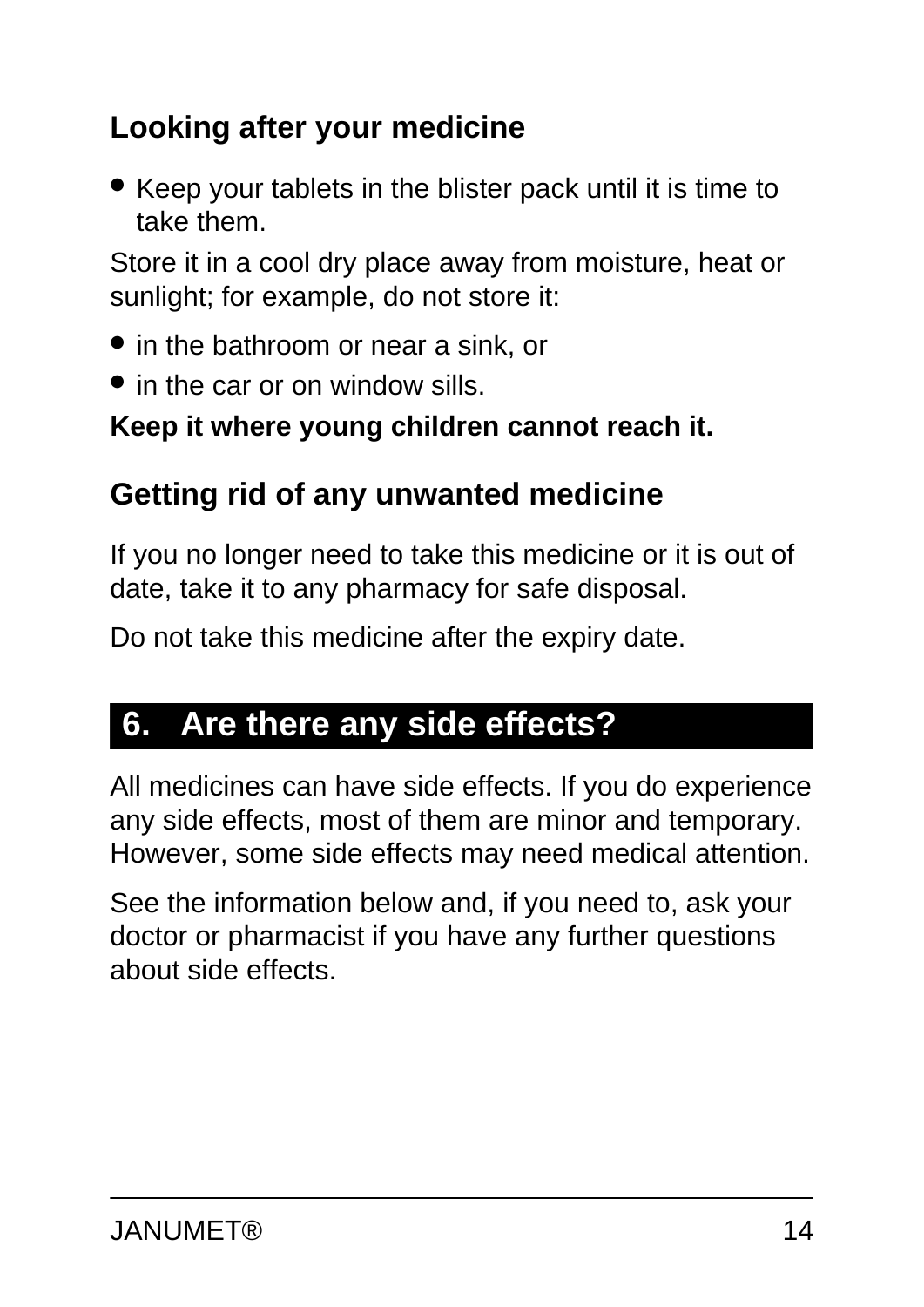#### **Less serious side effects**

| Less serious side effects What to do                                                                 |                                                                                                      |
|------------------------------------------------------------------------------------------------------|------------------------------------------------------------------------------------------------------|
| • Signs of an infection of<br>the breathing passages,<br>including runny nose,<br>sore throat, cough | Speak to your doctor if<br>you have any of these<br>less serious side effects<br>and they worry you. |
| • Nausea, vomiting,<br>stomach discomfort,<br>diarrhoea or constipation                              |                                                                                                      |
| $\bullet$ Headache                                                                                   |                                                                                                      |
| • Muscle aches or joint,<br>arm, leg or back pain<br>Itching or blisters                             |                                                                                                      |

#### **Serious side effects**

| Serious side effects                                                                                                                                                                                                                           | What to do                                                                                                                                                                                                          |
|------------------------------------------------------------------------------------------------------------------------------------------------------------------------------------------------------------------------------------------------|---------------------------------------------------------------------------------------------------------------------------------------------------------------------------------------------------------------------|
| <b>Allergic reactions</b><br>including rash, hives,<br>and swelling of the<br>face, lips, tongue, and<br>throat that may cause<br>difficulty in breathing or<br>swallowing.<br>Severe and persistent<br>stomach pain, often<br>with nausea and | <b>Stop taking JANUMET.</b><br><b>Call your doctor straight</b><br>away, or go straight<br>to the Emergency<br><b>Department at your</b><br>nearest hospital if you<br>notice any of these<br>serious side effects. |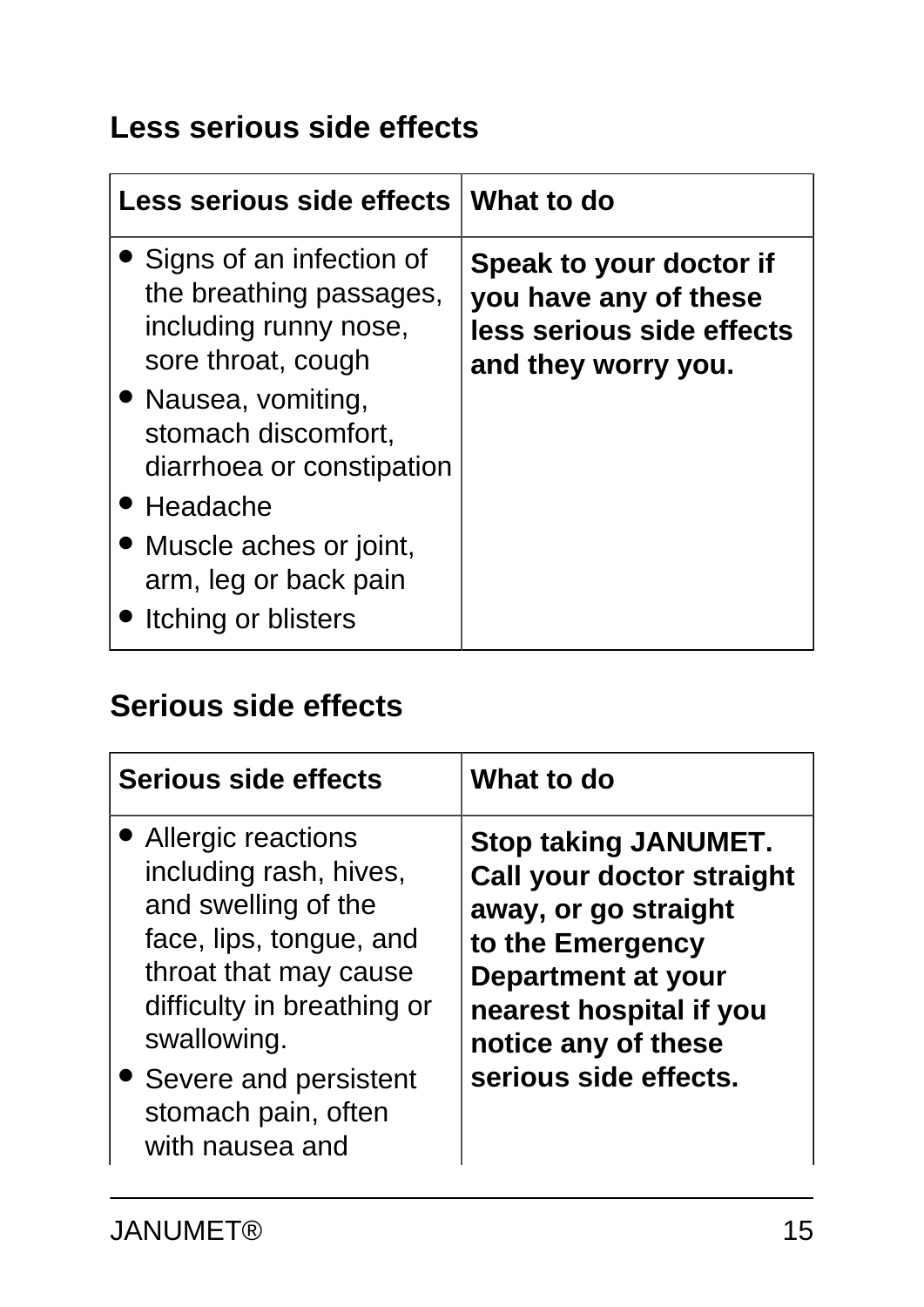| <b>Serious side effects</b>                                                                                                                                                                   | What to do |
|-----------------------------------------------------------------------------------------------------------------------------------------------------------------------------------------------|------------|
| vomiting. These<br>may be symptoms<br>of pancreatitis.<br>Pancreatitis can be a<br>serious, potentially life-<br>threatening medical<br>condition.<br>Kidney problems<br>(sometimes requiring |            |
| dialysis)<br>Itching, blisters or the<br>breakdown of your skin<br>(erosion) to serious AEs.                                                                                                  |            |
| 'Low blood sugar when<br>JANUMET is used in<br>combination with a<br>sulfonylurea medicine or<br>with insulin.                                                                                |            |

#### **Tell your doctor or pharmacist if you notice anything else that may be making you feel unwell.**

Other side effects not listed here may occur in some people.

### **Reporting side effects**

After you have received medical advice for any side effects you experience, you can report side effects to the Therapeutic Goods Administration online at [www.tga.gov.au/reporting-problems.](http://www.tga.gov.au/reporting-problems) By reporting side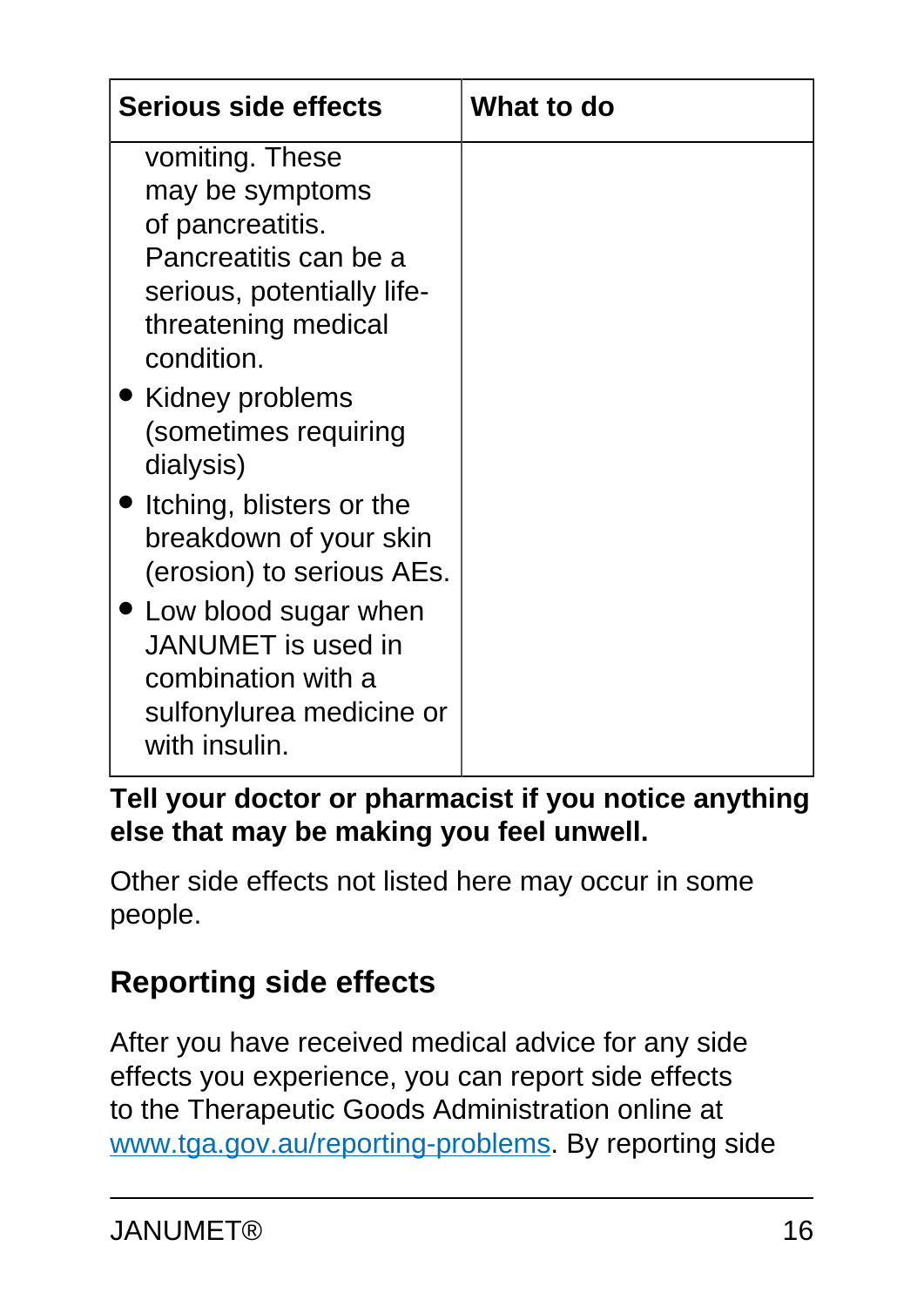effects, you can help provide more information on the safety of this medicine.

**Always make sure you speak to your doctor or pharmacist before you decide to stop taking any of your medicines.**

### <span id="page-16-0"></span>**7. Product details**

This medicine is only available with a doctor's prescription.

#### **What JANUMET contains**

| <b>Active ingredients</b><br>(main ingredients) | Sitagliptin 50 mg and<br>metformin 500, 850, or<br>1000 mg per tablet |
|-------------------------------------------------|-----------------------------------------------------------------------|
| <b>Other ingredients</b>                        | Microcrystalline cellulose                                            |
| (inactive ingredients)                          | Povidone                                                              |
|                                                 | Sodium lauryl sulfate                                                 |
|                                                 | Sodium stearylfumarate                                                |
|                                                 | Polyvinyl alcohol                                                     |
|                                                 | Macrogol 3350                                                         |
|                                                 | <b>Purified talc</b>                                                  |
|                                                 | Titanium dioxide                                                      |
|                                                 | Iron oxide red                                                        |
|                                                 | Iron oxide black                                                      |
|                                                 |                                                                       |